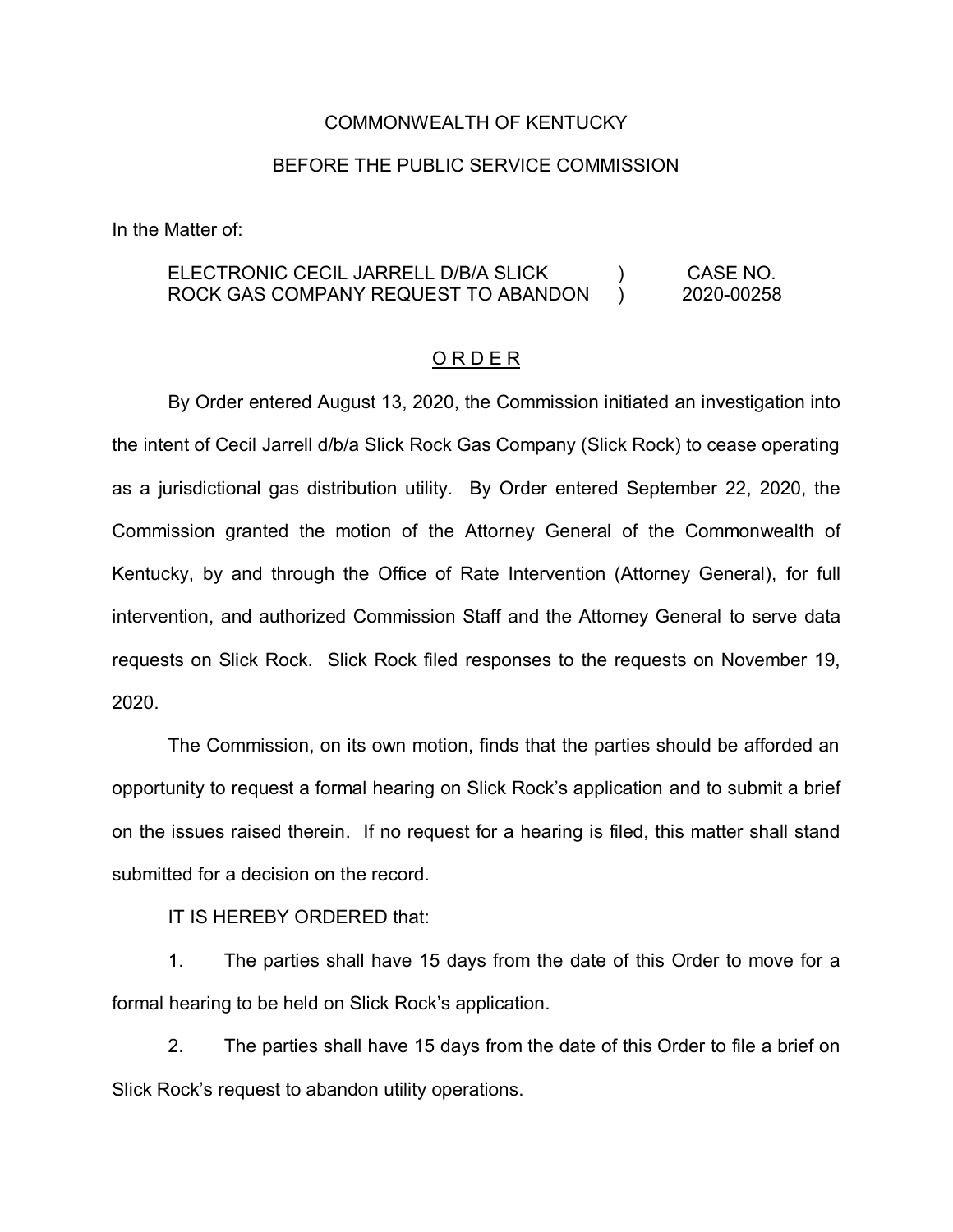3. If a party moves for a formal hearing, the party shall a hearing identify the issues it wishes to raise at the hearing, the witness or witnesses it intends to present, and an explanation of why a hearing on these issues is necessary.

4. A party that does not file a motion for a formal hearing within 15 days of the date of this Order shall be deemed to have waived any right to a hearing.

5. If neither party moves for the Commission to conduct a formal hearing, this matter shall stand submitted for a decision on the record.

# [REMAINDER OF PAGE INTENTIONALLY LEFT BLANK]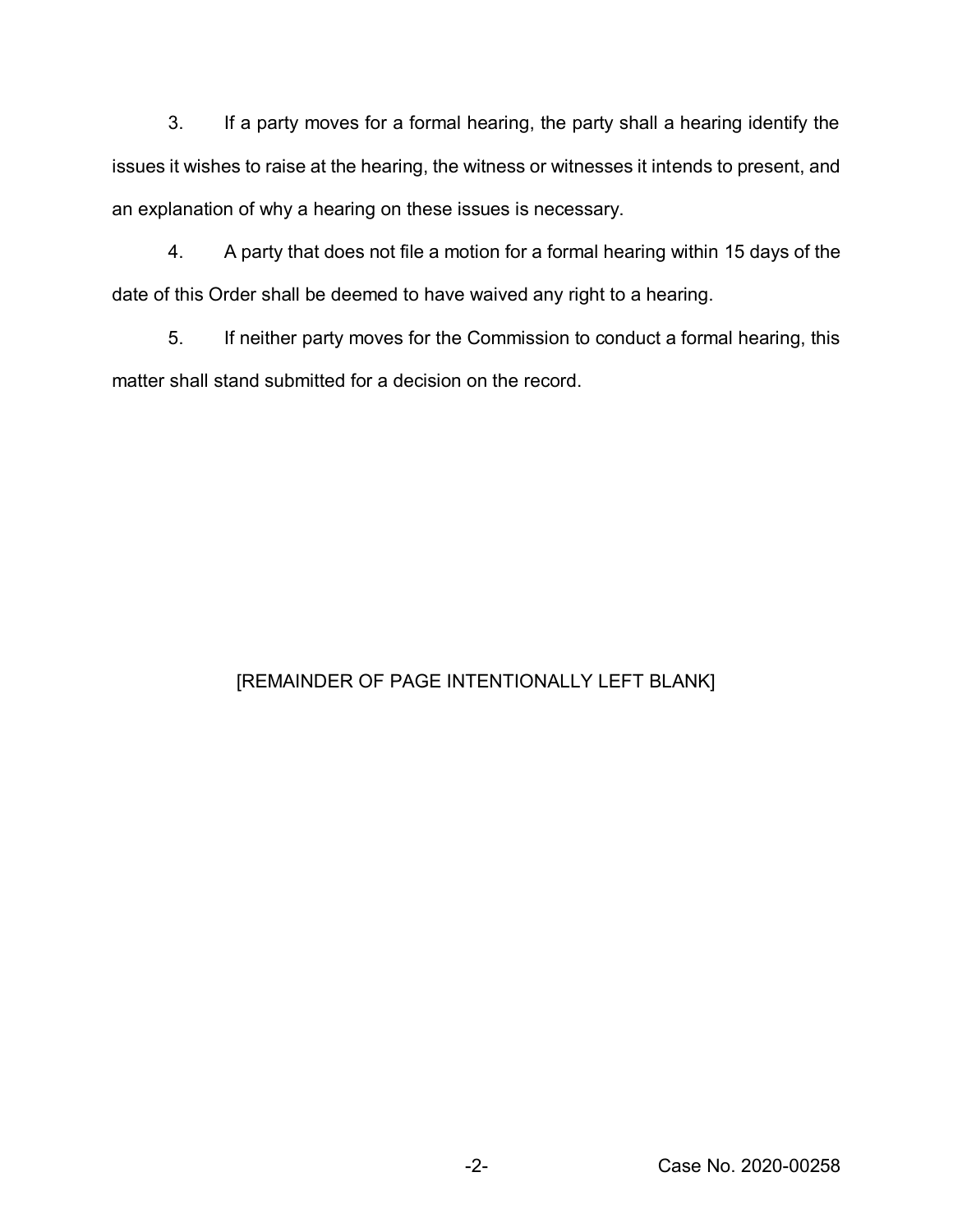By the Commission

Vice Chairman Kent A Chandler did not participate in the deliberations or decision concerning in this case.



ATTEST:

\_\_\_\_\_\_\_\_\_\_\_\_\_\_\_\_\_\_\_

Executive Director

Case No. 2020-00258